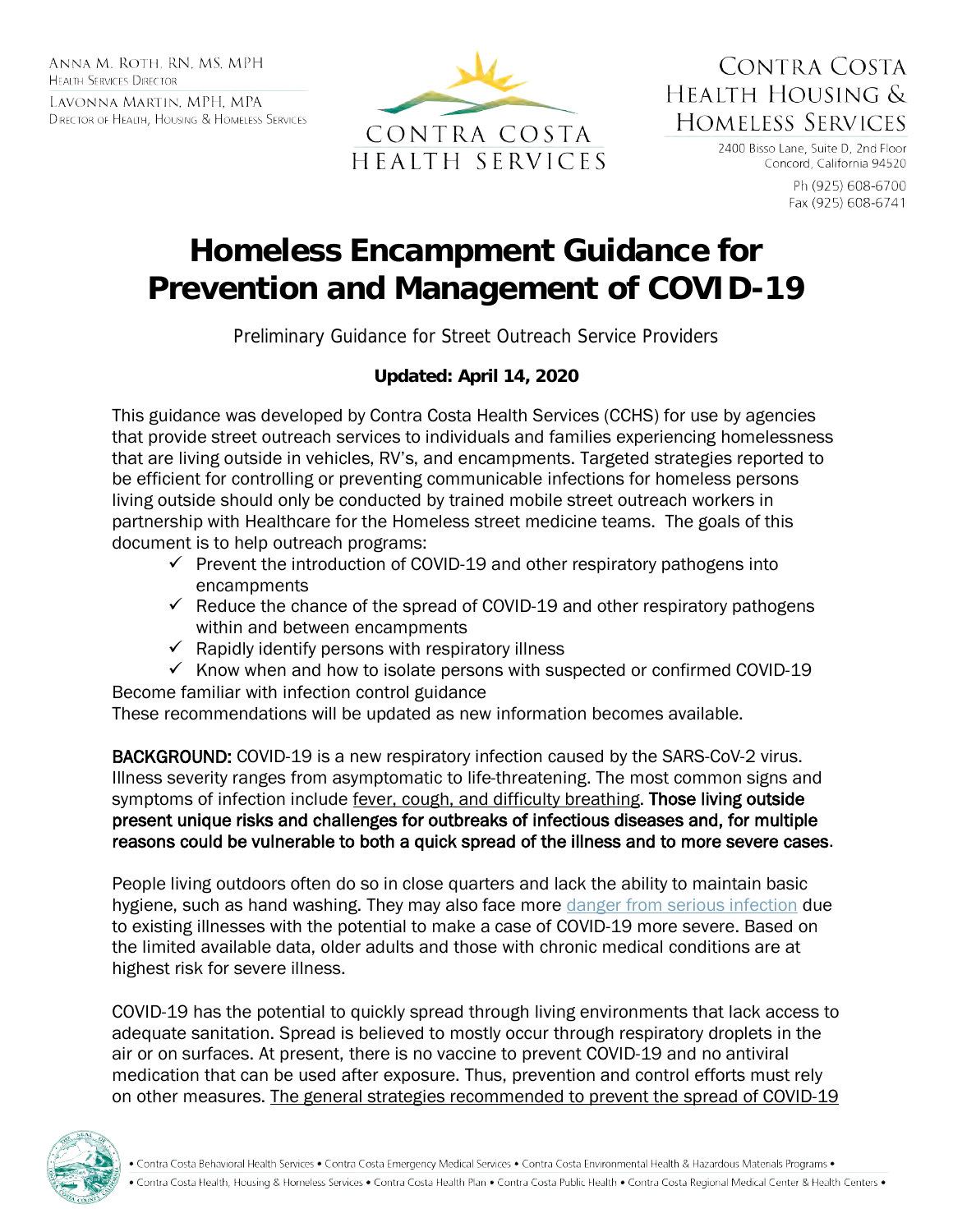are the same strategies used every day to detect and prevent the spread of other respiratory viruses like influenza.

## GENERAL MEASURES THAT CAN BE IMPLEMENTED NOW

- Educate staff and those contacted through street outreach on the novel coronavirus, symptoms, how it is spread, and preventive measures that can reduce the spread of viruses like COVID-19.
- Gather and/or procure necessary cleaning supplies, personal protective equipment, and signs/flyers
- Increase frequency of vehicle and staff office cleanings.
- Perform daily active monitoring for consumers who may have fever and respiratory symptoms.
- Plan for employee absences and ways to keep essential services operational, including food service.
- Stay up to date with local and state COVID-19 activity and developments from [CCHS.](https://www.coronavirus.cchealth.org/)

## EDUCATE STAFF AND CONSUMERS

Hand Hygiene and Respiratory/Cough Etiquette

Staff should review and follow recommendations for hand hygiene before and after contact with individuals being served, after contact with contaminated surfaces or equipment, and after removing personal protective equipment (PPE).

- For more information about hand hygiene, procedures, and recommendations please visit the following link: [https://www.cdc.gov/handwashing/when-how](https://www.cdc.gov/handwashing/when-how-handwashing.html)[handwashing.html](https://www.cdc.gov/handwashing/when-how-handwashing.html)
- Staff should do frequent hand washing.
- Staff should use alcohol-based hand sanitizer when water is not available.
- Educate consumers and other outreach contacts around how to prevent the spread of COVID19.
- Ensure staff and those served are familiar with the symptoms of general acute respiratory infection, as well as criteria for COVID-19 which includes fever, cough or shortness of breath. Educational materials and information should be provided in a way that can be understood by non-English speakers. When screening for persons who may have COVID-19, provide an interpreter if needed.
- Place hand sanitizer and tissue in agency vehicles and staff offices. Make these items available for outreach teams to distribute and have sinks available with soap and paper towels for hand washing in the office.
- Coughing should be done in a tissue and/or the curve of the elbow.

### **Signage**

• Posting signs encouraging hand hygiene and respiratory etiquette in all common areas and staff offices is a great way to share information, and to teach or remind staff how to practice good hygiene. Hand hygiene signage written in multiple translations is available for download at <https://www.cdc.gov/handwashing/posters.html>

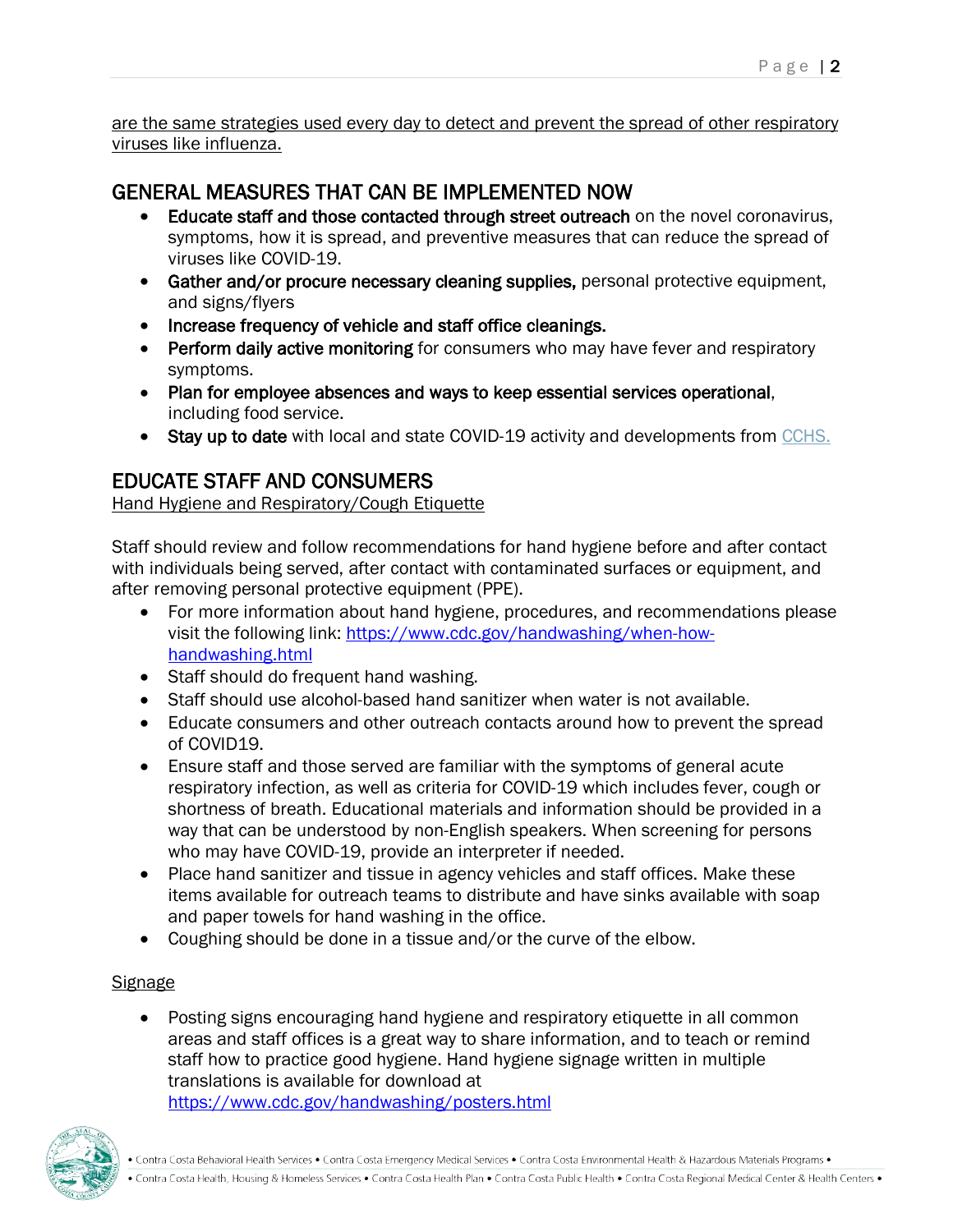- Outreach staff should carry copies COVID19 educational materials for distribution while working in the field
- Signs/flyers should be posted in:
	- Agency vehicles used for transport
	- ❖ Entrances and exits of staff offices
	- Bathrooms and Porta Potties that have been placed specifically for the use by homeless individuals living outside

#### Personal Protective Equipment (PPE)

Staff should use Personal Protective Equipment (PPE) and be trained to use Standard Precautions when cleaning and decontaminating areas such as vehicles used to transport consumers or staff offices.

- Post signs on the door or wall outside of any area that clearly describe the type of required PPE.
- Make PPE, including facemasks and gloves, available immediately.

Position a trash can near the exit inside any staff office to make it easy for staff and consumers to discard PPE.

## SANITATION & HYGIENE PRACTICES

Cleaning and Disinfecting

- To reduce the spread of infectious diseases, provide basic hygiene supplies (refer to next section) to staff and consumers, clean and decontaminate regularly, and post information on how to reduce transmission. This will reduce the spread of diseases through the air and through droplets, and will also reduce diseases spread through contact, like COVID-19.
- Clean and sanitize frequently touched surfaces several times per day, which includes agency vehicles used for transport. Pay special attention to electronics (phone, tablet, laptop), car door handles (inside and out), steering wheel, seat belts, pens and or other supplies frequently used in the field for outreach purposes.
- Wash surfaces with a general household cleaner to remove germs. Rinse with water and follow with an EPA-registered disinfectant to kill germs. Read the label to make sure it states that EPA has approved the product for effectiveness against Novel Coronavirus SARS-CoV-2. EPA-registered products can be found at [https://www.epa.gov/sites/production/files/2020-03/documents/sars-cov-2-list\\_03-03-](https://www.epa.gov/sites/production/files/2020-03/documents/sars-cov-2-list_03-03-2020.pdf) [2020.pdf](https://www.epa.gov/sites/production/files/2020-03/documents/sars-cov-2-list_03-03-2020.pdf)
- If a surface is not visibly dirty, you can clean it with an EPA-registered product that both cleans (removes germs) and disinfects (kills germs) instead. Be sure to read the label directions carefully, as there may be a separate procedure for using the product as a cleaner or as a disinfectant. An EPA- registered disinfection usually requires the product to remain on the surface for a certain period (e.g., letting it stand for 3 to 5 minutes) to kill germs.
- Staff performing the cleaning and disinfecting should use disposable gloves each time they perform the cleaning procedures. For staff interacting with consumers with unknown infection status they should use gloves if they are handling IDs or other

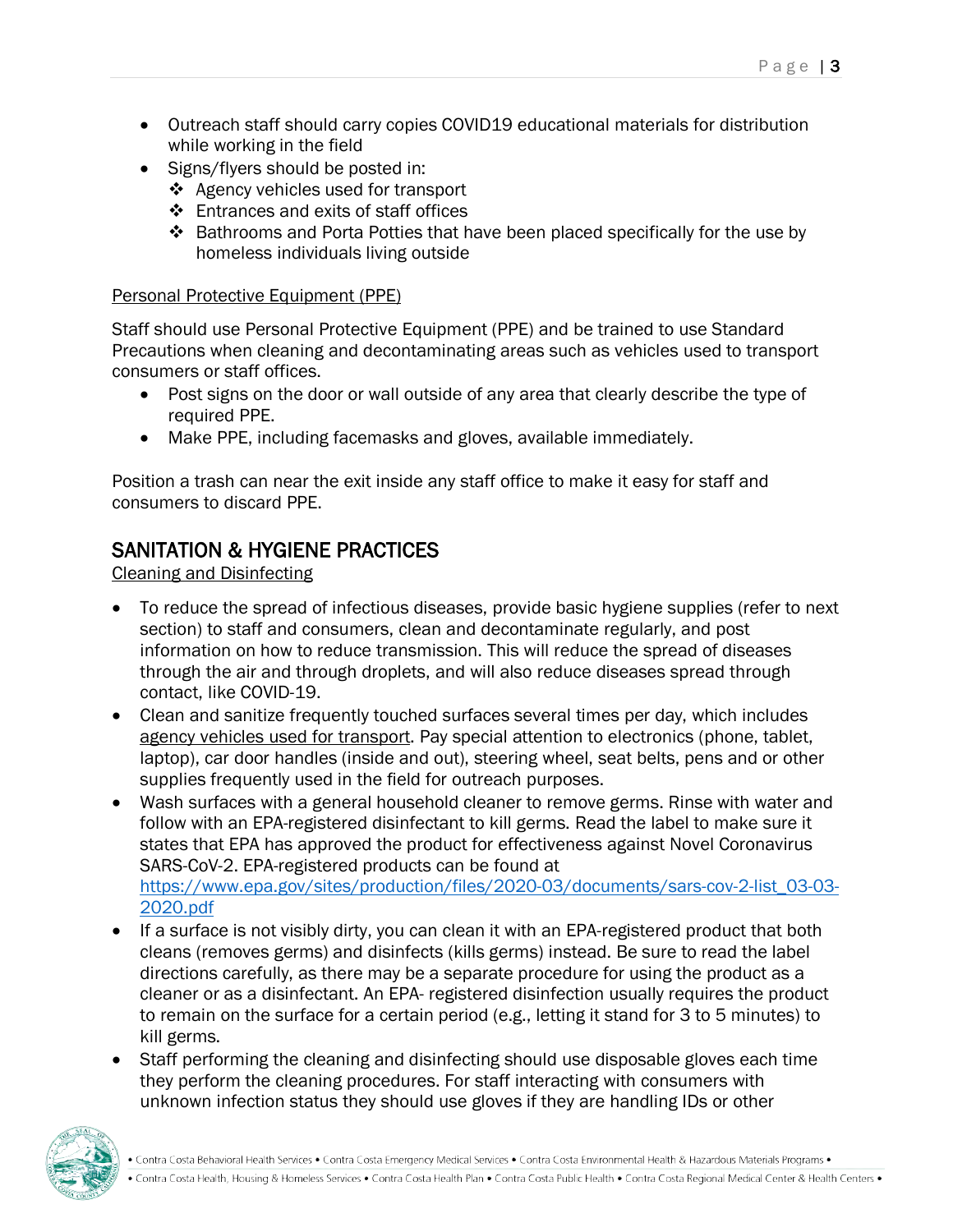consumer items. Keep in mind, when using gloves, they are not a substitute for hand hygiene.

- ❖ Clean your hands before putting on gloves
- ❖ Clean your hands immediately after removing gloves.
- ❖ Do not touch your face while wearing gloves
- $\triangle$  Change gloves if gloves become damaged, gloves become visibly soiled
- Carefully remove gloves to prevent contaminating your hands

 $\cdot \cdot$  Consider posting signs related to glove use, such as this one from CDC: https://www.cdc.gov/handhygiene/campaign/provider-infographic-6.html

- Use damp cloth cleaning methods. Dry dusting or sweeping can cause airborne viruses to spread.
- Clean, disinfect, and dry equipment used for cleaning after each use.
- All trash cans should have plastic liners.
- Empty trash receptacles in agency vehicles frequently throughout the day.

#### Supplies:

Outreach workers should be prepared to encounter individuals who present with indicators of an infectious disease, both inside and outside of encampments. During an infectious disease outbreak, every worker conducting outreach activities should carry the certain minimum supplies and documentation for visits and distribution. Street outreach workers should take standard precautions and not perform the duties of nurse practitioners or medically trained outreach workers. If medical assistance is needed contact the Healthcare for the Homeless team (contact information in next section).

*Outreach Worker Supplies (Should be available per visit):*

- Phone
- Several pairs of disposable latex or nitrile gloves
- Several surgical masks or surgical mask substitutes
- Moist anti-bacterial hand wipes
- Basic first aid kit
- Bottle of hand sanitizer
- Resealable plastic bags for contaminated garbage
- A water-resistant bag to carry supplies (e.g., plastic bag)
- PA certified cleaning and disinfecting products
- Thermometer for staff to take their own temperatures prior to starting shift

#### *Supplies for Distribution:*

- Individual size hand sanitizer (with at least 60% alcohol) should be handed out to ALL consumers
- Anti-bacterial Hand wipes
- Facial tissues
- Bottled water

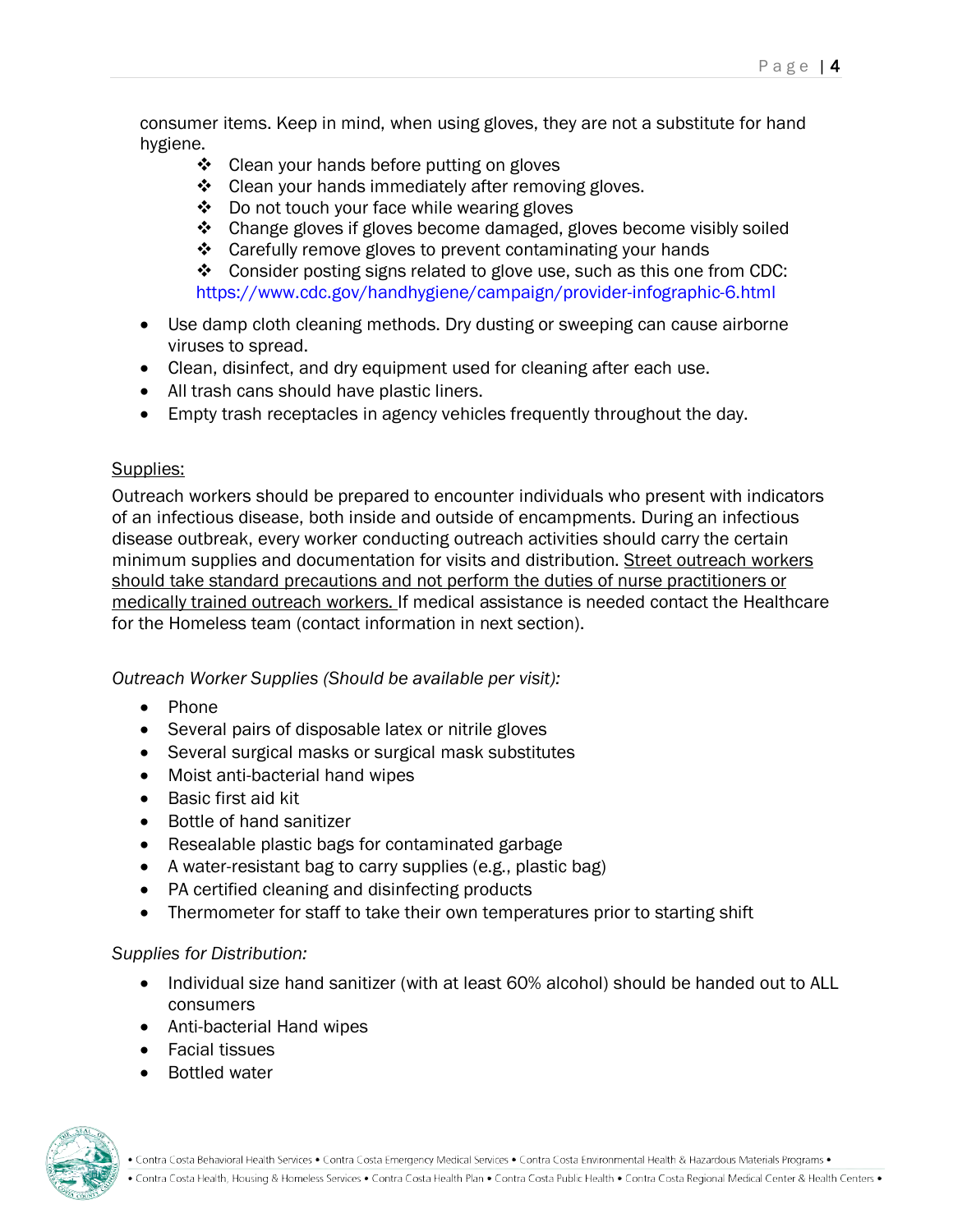#### *Documents for Distribution:*

- List of local health, mental health, and substance use counseling and hygiene resources.
- Educational material on COVID19 that contains basic information on symptoms and when to seek medical care

#### Recommended Changes to Daily Operations and Staff Activities

#### • Use Social Distancing Practices in Staff-Client Meetings

- o Staff should wear surgical masks or surgical mask substitutes
- o Greet and interact with clients from a distance of 6 feet when possible. Explain that you are taking additional precautions to protect yourself and the client from COVID-19
- o Wear gloves if you need to handle client belongings (wash hands or use sanitizer before and after wearing gloves)
- o Provide all clients with hygiene products when available
- o Maintain good hand hygiene by washing hands with soap and water for at least 20 seconds or using hand sanitizer (with at least 60%) alcohol on a regular basis
- o If at any point staff does not feel they are able to protect themselves and clients from spread of COVID-19 (i.e., client declines or unable to maintain a distance of 6 feet) contact supervisor
- Encourage Preventative Sleeping Arrangements. Encourage people staying in encampments to set up their tents/sleeping quarters with at least 12 feet x 12 feet of space per individual.
- No staff transportation of consumers during this time.

## MONITORING AND SCREENING FOR SYMPTOMS

Outreach staff need to be able to identify those who are sick, isolate them from other consumers and staff members and coordinate care with appropriate medical staff.

If staff have any concerns about a consumer or have been contacted by someone who is seeking medical attention:

• staff should contact the PHCS mobile testing unit at 925-608-5276 for screening or send patient to directly to the Healthcare for the Homeless van if they are currently onsite.

If patient will be tested for COVID-19:

- outreach staff should call the Public Health On-Call team (24/7) to arrange for immediate transfer to a hotel, where the test will occur and the patient will stay awaiting results.
- For further instructions, please see the section: "COVID-19 Testing for Persons [Experiencing Homelessness"](https://www.coronavirus.cchealth.org/for-the-homeless) on cchealth.org [link: [https://www.coronavirus.cchealth.org/for-the-homeless\]](https://www.coronavirus.cchealth.org/for-the-homeless)



<sup>•</sup> Contra Costa Behavioral Health Services • Contra Costa Emergency Medical Services • Contra Costa Environmental Health & Hazardous Materials Programs •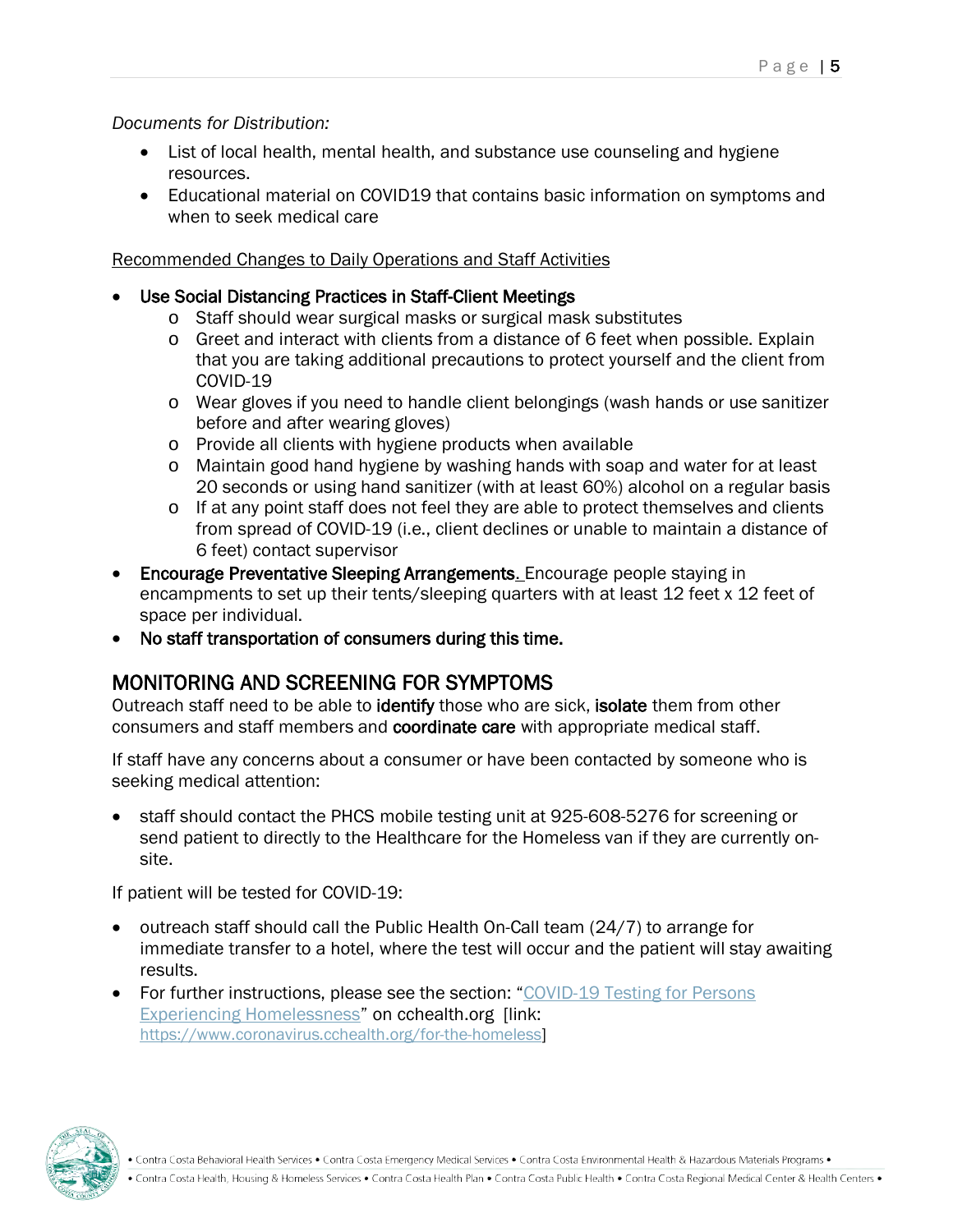#### **Monitoring**

Active surveillance should be performed with each consumer contact to help identify individuals who show signs of respiratory illness. Surveillance activities include, but are not limited to:

- Asking COVID19 screening questions (see section below) when triaging outreach calls through dispatch hotline.
- Checking in daily with outreach consumers for fever, new cough, or new shortness of breath. These checks ins should be integrated into daily work activities.
- Watching for trends in known encampments where residents may have pre-existing health conditions, and/or are elderly. If any concerns surface contact HCH staff at the numbers listed above.
- Instructing consumers and staff to report recent symptoms of fever, cough or shortness of breath to the appropriate personnel at the first signs of illness.

#### Screening and Identification

Implement routine screening procedures to help identify potentially ill consumers. Identifying symptoms can be accomplished through a combination of self-screening and screening questionnaires administered by general staff, with a follow-up done by a medical professional.

#### Remember, having symptoms is NOT a reason to deny services. Please work with the appropriate staff from HCH should any questions arise.

Self-screening refers to consumers identifying themselves as having symptoms. The following activities may encourage self-screening among encampment residents:

- Have outreach staff offer educational materials during each contact with encampment residents that contain information on how to self-screen.
- Make educational materials available in agency vehicles with instructions to notify staff if consumers are feeling unwell.
- Remind consumers upon check-in and at community meetings of common symptoms of infectious diseases, and how they should notify staff.
- When consumers tell outreach staff that they are feeling ill, have staff record the person(s) name(s) and symptoms so they can be followed up by HCH (see contact information in above section).



<sup>•</sup> Contra Costa Behavioral Health Services • Contra Costa Emergency Medical Services • Contra Costa Environmental Health & Hazardous Materials Programs •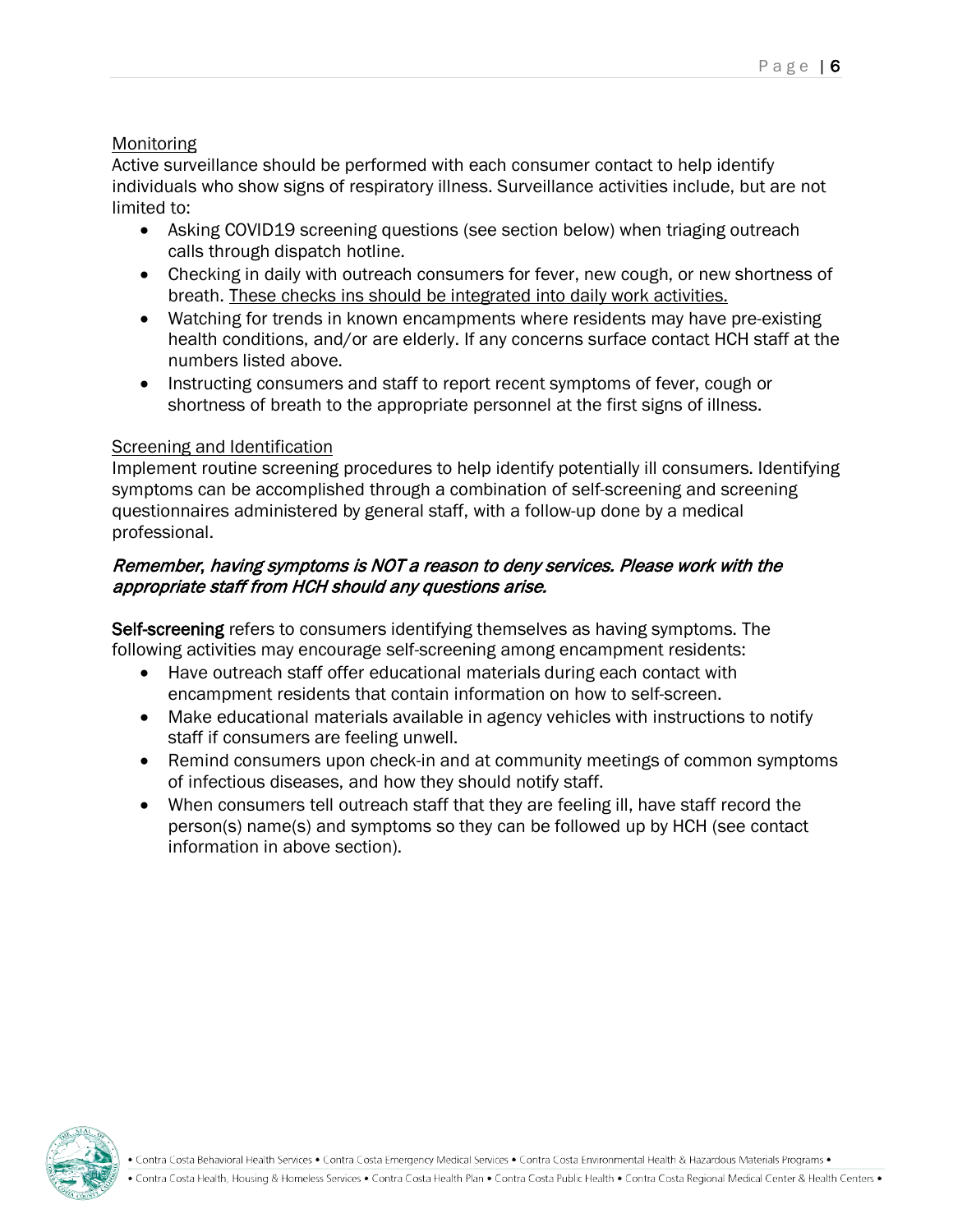The screening questionnaire is a simple survey that helps to quickly identify if anyone contacted through outreach may be sick.

The following screening questions should be asked at dispatch, intake and daily with each contact:

- Have you had contact with a confirmed COVID-19 positive patient (within the last 14 days?)
- Do you have a fever? (100 degrees or higher; may rely on patient self-report)
- Do you have a new cough or a cough that is getting worse?
- Do you have new or worsening shortness of breath or difficulty breathing?
- Do you have new onset of diarrhea?

#### If the individual reports positive to any question, staff should document the consumer's name, symptoms, and location and contact the Public Health Mobile Test Team at 925-608- 5276.

If a consumer is coughing or sneezing, give consumer a mask immediately. *Staff may want to have temporal thermometers to help residents self-screen for fever. Remember to clean thermometer with alcohol wipes after every use.*

It is recommended that outreach staff also notify their supervisor (if after hours contact the person on-call) with any call that is referred to the HCH team and/or the advice nurse. Be sure to properly document all interactions in the case file and/or log.

**CARE FOR SYMPTOMATIC RESIDENTS**<br>If an individual contacted through outreach develops symptoms including fever, cough or shortness of breath, *and has reason to believe they may have been exposed to COVID-19*, outreach staff should isolate the individual and contact the Public Health Mobile Test team at 925-608-5276 to arrange for testing. Contra Costa Health Services will work to determine if testing for COVID-19 is necessary.

- If this team decides testing is appropriate, they should contact the Public Health On-Call team at 925-500-0042 that will arrange hotel and transportation.
- If it is after work hours (3:30pm any day of the week), the mobile test team will complete testing the following day, but the shelter staff should still contact the Public Health On-Call team, as the patient will immediately be transported to the hotel.
- For further instructions, please see the section: "COVID-19 Testing for Persons [Experiencing Homelessness"](https://www.coronavirus.cchealth.org/for-the-homeless) on cchealth.org [link: [https://www.coronavirus.cchealth.org/for-the-homeless\]](https://www.coronavirus.cchealth.org/for-the-homeless)

#### Isolation

Isolate the individual consumer in a comfortable place with as much distance as possible from the other consumers.

• The ill consumer should remain in isolation as determined by the Health Department.

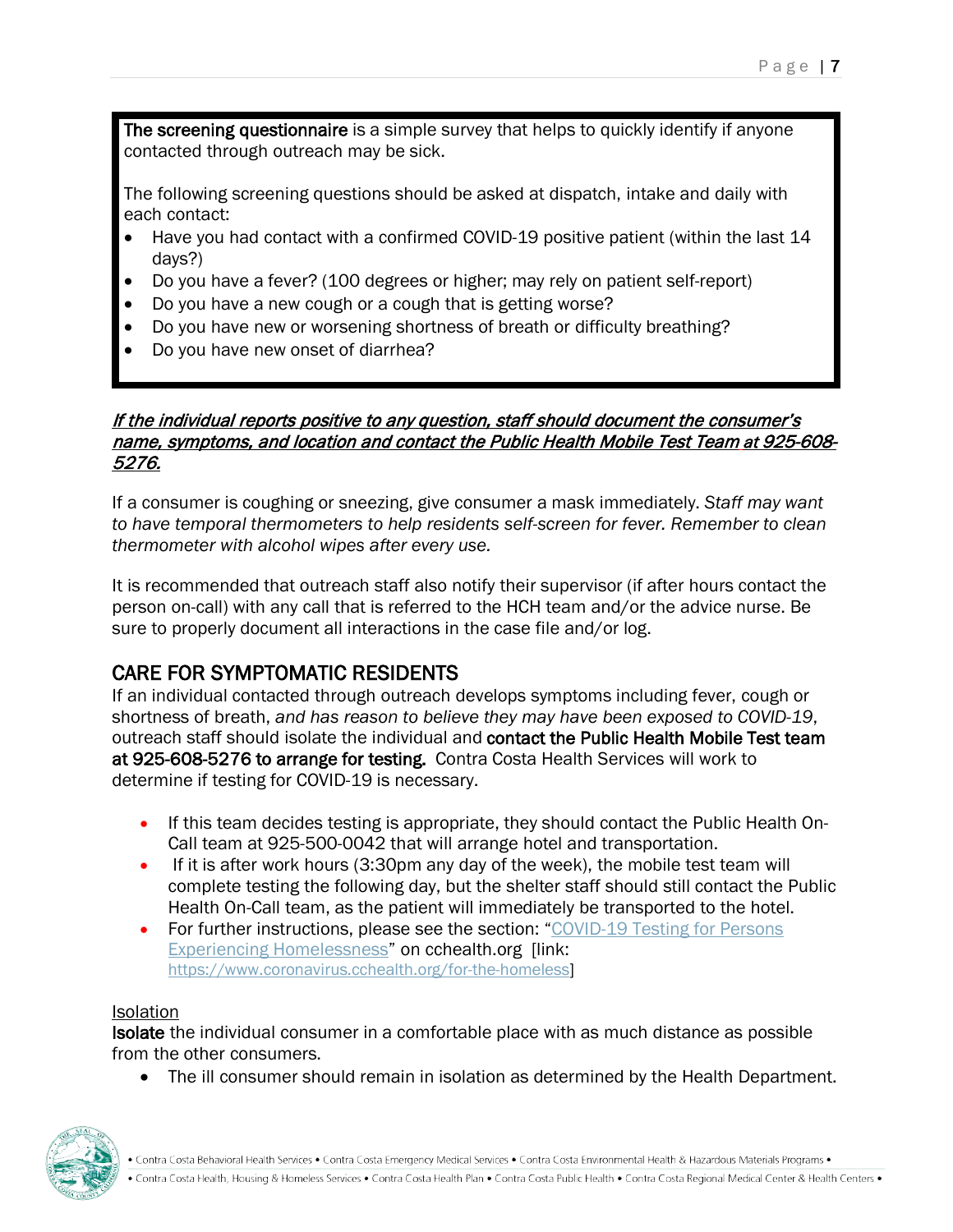- If a consumer refuses to wear a surgical mask, practice social distancing with the consumer and have staff members wear masks when interacting with the ill consumer.
- Ensure that food and water and other needed supplies are being delivered on a regular basis. Encourage those who are sick to rest, drink plenty of fluids, and have easy access to tissues and hand sanitizer. Give those who are sick access to plastic bags for the proper disposal of used tissues, and an alcohol-based hand sanitizer.
- If consumer must leave their tent or sleeping area for any reason, ask them to wear a surgical facemask.
- Individuals in isolation may need to refill prescriptions or need access to daily medications such as methadone. Consider what assistance consumers and guardians may need to obtain and take prescription or over-the-counter medications.
- Develop strategies for handling aggressive or non-cooperative behaviors of those who are ill and are required to remain in isolation. Ill individuals in isolation may also have complex behavioral health issues that require intervention.

*If the individual(s) chooses to remain in their encampment and is sharing a tent with other encampment residents encourage those who need to be isolated to not share their tent until the isolation period has ended. The CDC recommends people staying in encampments to set up their tents/sleeping quarters with at least 12 feet x 12 feet of space per individual.*

#### **Precautions**

#### Staff should implement standard, contact, and airborne precautions.

- Wear gloves if hand contact with blood, body fluids, respiratory secretions or potentially contaminated surfaces is expected.
- Wear a surgical mask or surgical mask substitute/
- Change gloves after each encounter and wash hands or use alcohol hand sanitizer immediately after removing gloves.
- Wash hands with soap and water when hands are dirty or contaminated with respiratory secretions.

Once a consumer has been identified as having symptoms and has been isolated from others at the site, the resident may need to be transferred to the appropriate medical facility or isolation site. This is especially true if the consumer becomes more ill or cannot be effectively isolated from others. This should be decided with the appropriate CCHS medical personnel.

#### Transfers and transportation:

Residents may need to be transferred to appropriate medical facilities or isolation sites if they have been identified as having symptoms and/or if they become more ill or cannot be effectively isolated from others. This should be decided with the appropriate CCHS medical personnel (see above).

• If CCHS medical personnel are asking you to have the individual transported to a testing site or to the hospital (for a non-emergency), you will need to secure a taxi

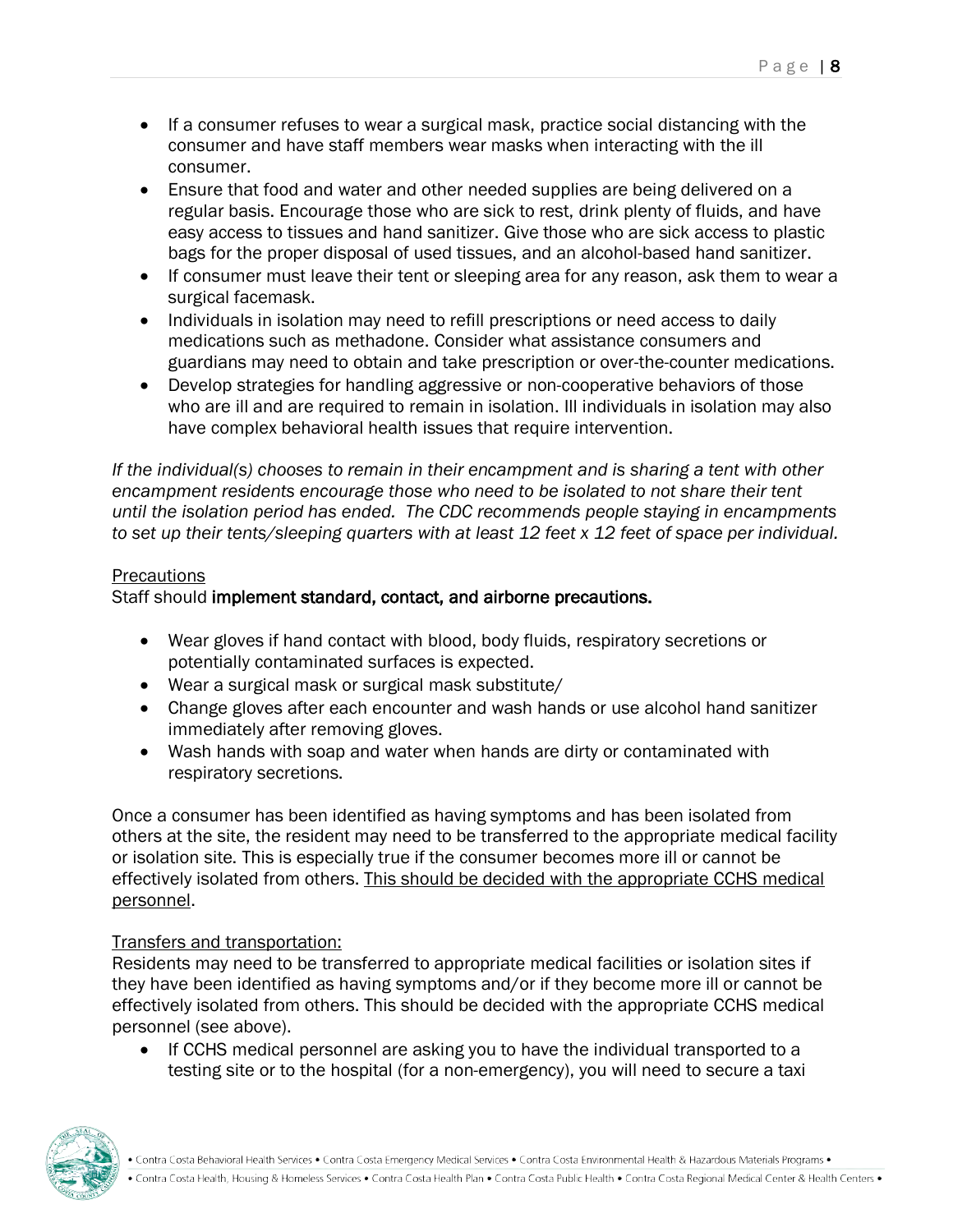and have the individual transported and cover the cost of transportation, unless the individual has their own vehicle.

• When looking for a cab company, please let the company know that you would prefer a vehicle with a barrier between the driver and the passenger.

## WHAT TO DO AFTER COVID-19 INFECTION IS CONFIRMED

When a consumer who has tested positive has been living in close quarters with others (sharing a tent, etc.) or is known to utilize other services (warming center, CARE center, shelter), staff need to determine who else among staff and consumers might have been exposed to the virus. In consultation with Contra Costa Health Services (CCHS) COVID-19 Clinical Consultation Center, the following actions may be required:

- Make a record of all persons who enter the encampment or provide services or treatment for the infected consumer.
- Monitor and isolate resident(s) who were in contact with the infected consumer
- Maintain strict isolation of infected consumer with standard, contact, and airborne precautions.
- Minimize of the number of staff providing services or treatment for infected consumer.

Please review the [COVID-19 Outbreak Management Checklist for Congregate Living](https://813dcad3-2b07-4f3f-a25e-23c48c566922.filesusr.com/ugd/84606e_a727bde57115471f831599802a461c81.pdf)  available at [cchealth.org](https://www.coronavirus.cchealth.org/for-the-homeless) for information on what to do if there is an outbreak at the facility.

NOTE: *This guidance is based on the best information currently available and will be updated as more is learned about the COVID-19 outbreak.*

## AGENCY CONSIDERATIONS FOR PREPAREDNESS

Assessing Risk to Employees and Measures to Maintain Their Health

- Contra Costa Health Officer requires all homeless service provider staff to be screened at the beginning of each shift for temperatures over 100 degrees F. Individuals with fevers of 100 degrees or above should be sent home immediately.
- Assess the potential exposure risks to COVID-19 for all employees. Consider those who require prolonged close contact in heavily occupied encampment areas, or those who are doing long transports in agency vehicles.
- Provide employees with information about preventing the spread of respiratory illnesses. Ensure staff are aware of sick leave policies and are encouraged to stay home if they are ill with respiratory symptoms.
- Advise employees to check for any signs of illness before reporting to work each day and notify their supervisor if they become ill.
- Encourage ill staff and volunteers to stay home (or be sent home if they develop symptoms while at work), to prevent transmitting the infection to others.

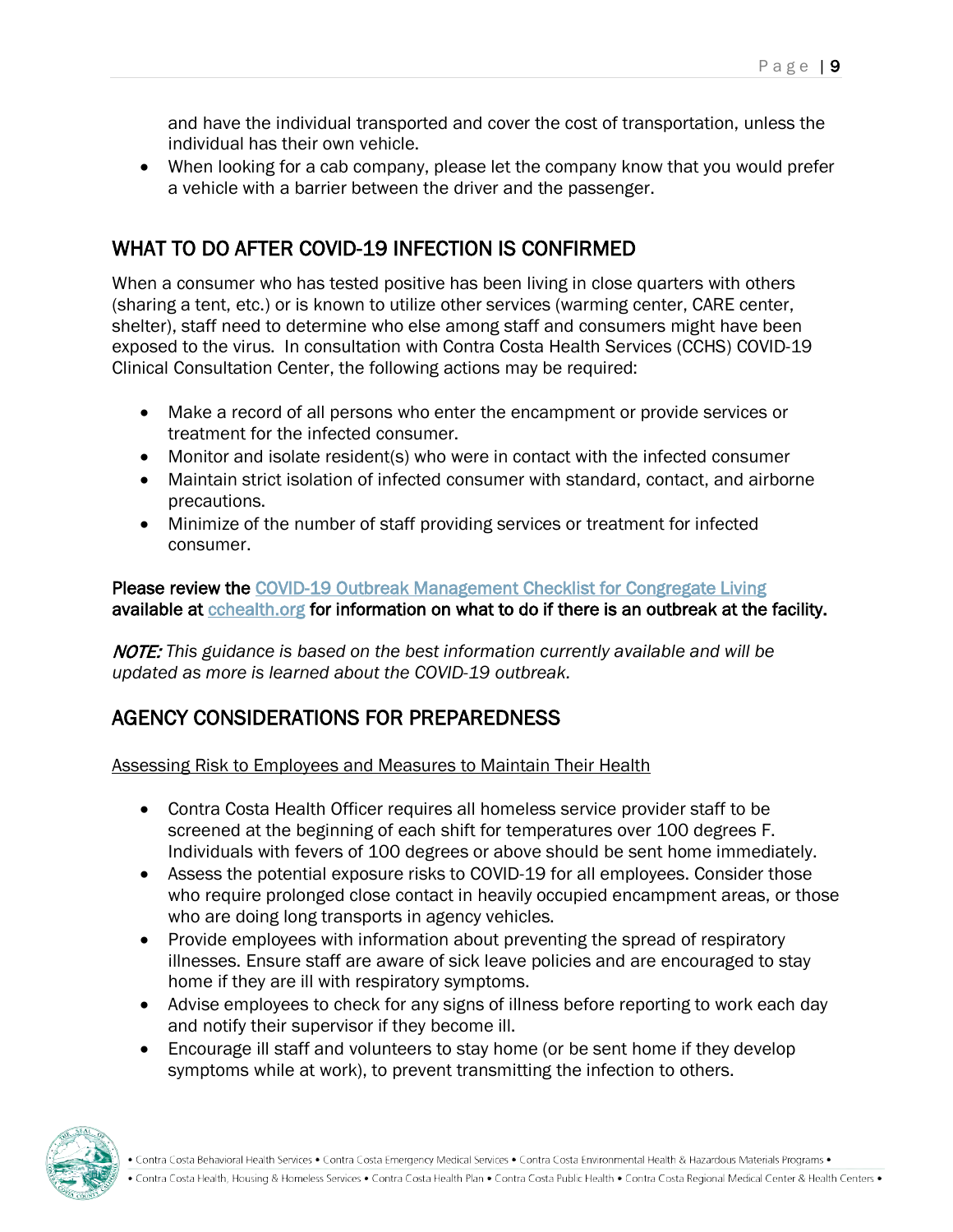- Plan staffing to minimize the number of staff members who have face-to-face interactions with clients with respiratory symptoms; have surgical masks for distribution if needed.
- Staff and volunteers at high risk of severe COVID-19 (those who are older or have underlying health conditions) should not be designated as caregivers for sick clients.
- Use self-care practices at home and at work, as appropriate, to support coping and managing stress
	- o Acknowledge and reduce secondary traumatic stress reactions
	- o This may include taking breaks, asking for help, exercise, healthy eating, sleeping, meditation, avoiding alcohol and drugs, and connecting with others.

#### Agency Emergency Operations Plan

It is also recommended to develop or update the agency emergency operations plan. The plan should include at minimum:

- $\triangleright$  A list of key contacts at local and state health departments;
- $\triangleright$  Identify a list of healthcare facilities and alternative care sites where clients with respiratory illness can seek housing and receive appropriate care;
- $\triangleright$  Contingency plans for increased absenteeism caused by employee illness or leave to care for family members. (Consider planning for extended hours, cross-training current employees, or hiring temporary employees).